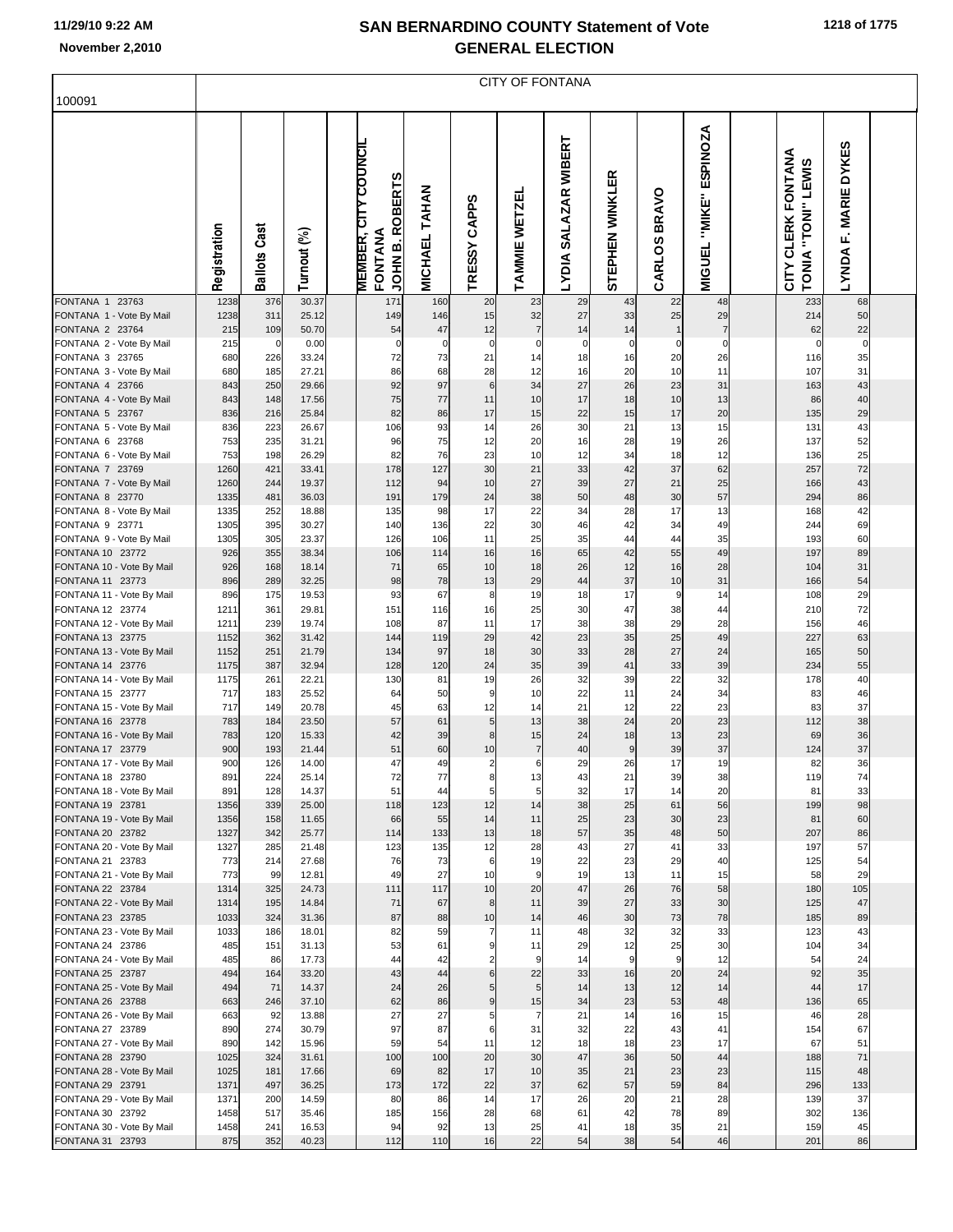|  | 1219 of 1775 |
|--|--------------|
|--|--------------|

| 100091                                        |              |                        |                |                                                                               |               |                               | <b>CITY OF FONTANA</b> |                      |                      |                |                                            |                                          |                      |  |
|-----------------------------------------------|--------------|------------------------|----------------|-------------------------------------------------------------------------------|---------------|-------------------------------|------------------------|----------------------|----------------------|----------------|--------------------------------------------|------------------------------------------|----------------------|--|
|                                               | Registration | Cast<br><b>Ballots</b> | Turnout (%)    | <b>MEMBER, CITY COUNCIL</b><br><b>ROBERTS</b><br>FONTANA<br>JOHN <sub>B</sub> | MICHAEL TAHAN | TRESSY CAPPS                  | TAMMIE WETZEL          | LYDIA SALAZAR WIBERT | STEPHEN WINKLER      | CARLOS BRAVO   | <b>ESPINOZA</b><br>"MIKE"<br><b>MIGUEL</b> | CITY CLERK FONTANA<br>TONIA "TONI" LEWIS | LYNDA F. MARIE DYKES |  |
| FONTANA 31 - Vote By Mail<br>FONTANA 32 23794 | 875<br>603   | 136<br>203             | 15.54<br>33.67 | 47<br>83                                                                      | 42<br>56      | 6                             | 9<br>14                | 18<br>41             | 19<br>19             | 18<br>22       | 11<br>27                                   | 64<br>122                                | 35<br>50             |  |
| FONTANA 32 - Vote By Mail                     | 603          | 98                     | 16.25          | 45                                                                            | 24            | 11                            | $\boldsymbol{9}$       | 14                   | 20                   | 8              | 16                                         | 54                                       | 33                   |  |
| FONTANA 33 23825<br>FONTANA 33 - Vote By Mail | 989<br>989   | 312<br>146             | 31.55<br>14.76 | 114<br>66                                                                     | 129<br>63     | 10<br>11                      | 19<br>7                | 63<br>25             | 28<br>14             | 48<br>20       | 49<br>19                                   | 183<br>86                                | 82<br>40             |  |
| FONTANA 35 23826                              | 718          | 212                    | 29.53          | 71                                                                            | 85            | $\overline{7}$                | 13                     | 31                   | 18                   | 27             | 27                                         | 128                                      | 48                   |  |
| FONTANA 35 - Vote By Mail                     | 718          | 98                     | 13.65          | 36                                                                            | 29            | $\overline{7}$                | $\overline{9}$         | 22                   | 10                   | 20             | 18                                         | 57                                       | 27                   |  |
| FONTANA 36 23827<br>FONTANA 36 - Vote By Mail | 872<br>872   | 238<br>160             | 27.29<br>18.35 | 85<br>75                                                                      | 83<br>69      | $\overline{5}$<br>$\mathbf 9$ | 10<br>$\overline{7}$   | 45<br>31             | 21<br>19             | 67<br>28       | 37<br>19                                   | 142<br>99                                | 69<br>44             |  |
| FONTANA 37 23828                              | 1040         | 316                    | 30.38          | 111                                                                           | 115           | 9                             | 12                     | 47                   | 31                   | 54             | 48                                         | 203                                      | 62                   |  |
| FONTANA 37 - Vote By Mail                     | 1040         | 226                    | 21.73          | 98                                                                            | 124           | 9                             | 21                     | 32                   | 25                   | 30             | 25                                         | 153                                      | 48                   |  |
| FONTANA 38 23829<br>FONTANA 38 - Vote By Mail | 957<br>957   | 272<br>152             | 28.42<br>15.88 | 96<br>84                                                                      | 115<br>60     | 5<br>14                       | 27<br>20               | 40<br>26             | 22<br>13             | 56<br>22       | 46<br>20                                   | 170<br>105                               | 65<br>39             |  |
| FONTANA 39 23830                              | 1255         | 394                    | 31.39          | 149                                                                           | 165           | 16                            | 20                     | 49                   | 32                   | 82             | 59                                         | 247                                      | 78                   |  |
| FONTANA 39 - Vote By Mail                     | 1255         | 282                    | 22.47          | 157                                                                           | 127           | 23                            | 18                     | 44                   | 29                   | 45             | 29                                         | 212                                      | 51                   |  |
| FONTANA 40 23831<br>FONTANA 40 - Vote By Mail | 1072<br>1072 | 248<br>219             | 23.13<br>20.43 | 101<br>102                                                                    | 92<br>82      | 10<br>20                      | 23<br>25               | 30<br>33             | 30<br>26             | 40<br>35       | 34<br>32                                   | 153<br>154                               | 54<br>41             |  |
| FONTANA 41 23832                              | 1262         | 288                    | 22.82          | 116                                                                           | 113           | 13                            | 18                     | 47                   | 31                   | 51             | 38                                         | 195                                      | 65                   |  |
| FONTANA 41 - Vote By Mail<br>FONTANA 42 23833 | 1262         | 249                    | 19.73          | 133                                                                           | 111           | 11                            | 23                     | 37                   | 31<br>19             | 39             | 21                                         | 177                                      | 41                   |  |
| FONTANA 42 - Vote By Mail                     | 375<br>375   | 183<br>87              | 48.80<br>23.20 | 65<br>43                                                                      | 62<br>28      | 8<br>$\overline{7}$           | 11<br>$\overline{7}$   | 23<br>15             | $\,6$                | 29<br>21       | 22<br>$\,6$                                | 119<br>66                                | 35<br>14             |  |
| FONTANA 43 23834                              | 1109         | 369                    | 33.27          | 115                                                                           | 108           | 16                            | 20                     | 38                   | 33                   | 49             | 66                                         | 222                                      | 69                   |  |
| FONTANA 43 - Vote By Mail<br>FONTANA 44 23795 | 1109<br>818  | 226<br>288             | 20.38<br>35.21 | 107<br>107                                                                    | 93<br>90      | 11<br>27                      | 21<br>22               | 30<br>17             | 26<br>26             | 21<br>30       | 25<br>42                                   | 151<br>178                               | 45<br>45             |  |
| FONTANA 44 - Vote By Mail                     | 818          | 181                    | 22.13          | 88                                                                            | 70            | 30                            | 12                     | 15                   | 22                   | $\overline{7}$ | 16                                         | 129                                      | 24                   |  |
| FONTANA 45 23796                              | 924          | 325                    | 35.17          | 132                                                                           | 103           | 20                            | 21                     | 32                   | 32                   | 37             | 43                                         | 203                                      | 63                   |  |
| FONTANA 45 - Vote By Mail<br>FONTANA 46 23797 | 924<br>698   | 190<br>212             | 20.56<br>30.37 | 88<br>85                                                                      | 90<br>82      | 10<br>8                       | 22<br>16               | 21<br>20             | 23<br>31             | 13<br>12       | 20<br>30                                   | 131<br>132                               | 31<br>41             |  |
| FONTANA 46 - Vote By Mail                     | 698          | 156                    | 22.35          | 83                                                                            | 73            | 11                            | 15                     | 12                   | 19                   | 10             | 13                                         | 103                                      | 21                   |  |
| FONTANA 47 23798                              | 929          | 286                    | 30.79          | 96                                                                            | 92            | 12                            | 21                     | 34                   | 30                   | 54             | 52                                         | 165                                      | 73                   |  |
| FONTANA 47 - Vote By Mail<br>FONTANA 48 23799 | 929<br>616   | 175<br>191             | 18.84<br>31.01 | 64<br>80                                                                      | 63<br>79      | 10<br>10                      | 24<br>9                | 27<br>11             | 20<br>21             | 35<br>8        | 33<br>17                                   | 115<br>128                               | 47<br>20             |  |
| FONTANA 48 - Vote By Mail                     | 616          | 140                    | 22.73          | 56                                                                            | 59            | $\overline{7}$                | 11                     | 22                   | $\mathsf g$          | 14             | 17                                         | 92                                       | 18                   |  |
| FONTANA 49 23800                              | 187          | 65                     | 34.76          | 15                                                                            | 19            | 6                             | 8                      | 14                   | 10                   | 8              | 12                                         | 34                                       | 24                   |  |
| FONTANA 49 - Vote By Mail<br>FONTANA 50 23801 | 187<br>958   | 0<br>278               | 0.00<br>29.02  | 0<br>105                                                                      | 0<br>103      | 12                            | 0<br>24                | 0<br>20              | 0<br>39              | 18             | 22                                         | 169                                      | 41                   |  |
| FONTANA 50 - Vote By Mail                     | 958          | 224                    | 23.38          | 115                                                                           | 111           | 25                            | 16                     | 21                   | 21                   | 24             | 22                                         | 165                                      | 30                   |  |
| FONTANA 51 23802<br>FONTANA 51 - Vote By Mail | 853<br>853   | 242<br>214             | 28.37<br>25.09 | 89<br>93                                                                      | 89<br>83      | 11<br>13                      | 12<br>21               | 28<br>28             | 22<br>23             | 12<br>15       | 28<br>23                                   | 143<br>145                               | 45<br>36             |  |
| FONTANA 53 23803                              | 988          | 244                    | 24.70          | 78                                                                            | 90            | 12                            | 17                     | 33                   | 29                   | 32             | 41                                         | 150                                      | 54                   |  |
| FONTANA 53 - Vote By Mail                     | 988          | 190                    | 19.23          | 83                                                                            | 78            | 9                             | 13                     | 27                   | 14                   | 27             | 16                                         | 123                                      | 32                   |  |
| FONTANA 54 23804<br>FONTANA 54 - Vote By Mail | 835<br>835   | 229<br>176             | 27.43<br>21.08 | 73<br>68                                                                      | 91<br>72      | 17<br>20                      | 13<br>18               | 29<br>22             | 27<br>23             | 28<br>13       | 26<br>9                                    | 132<br>109                               | 48<br>36             |  |
| FONTANA 55 23805                              | 757          | 246                    | 32.50          | 86                                                                            | 94            | $\overline{7}$                | 23                     | 16                   | 37                   | 28             | 27                                         | 151                                      | 53                   |  |
| FONTANA 55 - Vote By Mail                     | 757          | 189                    | 24.97          | 89                                                                            | 66            | 12                            | 22                     | 24                   | 28                   | 12             | 15                                         | 121                                      | 41                   |  |
| FONTANA 56 23806<br>FONTANA 56 - Vote By Mail | 769<br>769   | 225<br>125             | 29.26<br>16.25 | 71<br>56                                                                      | 80<br>57      | $\overline{7}$<br>13          | 13<br>13               | 34<br>17             | 20<br>14             | 40<br>18       | 48<br>11                                   | 134<br>89                                | 43<br>23             |  |
| FONTANA 57 23807                              | 896          | 272                    | 30.36          | 91                                                                            | 79            | 12                            | 18                     | 42                   | 28                   | 50             | 55                                         | 149                                      | 70                   |  |
| FONTANA 57 - Vote By Mail                     | 896          | 162                    | 18.08          | 69                                                                            | 59            | 19                            | 15<br>24               | 25<br>46             | 21<br>30             | 30             | 29                                         | 112                                      | 42                   |  |
| FONTANA 58 23808<br>FONTANA 58 - Vote By Mail | 941<br>941   | 351<br>120             | 37.30<br>12.75 | 115<br>53                                                                     | 145<br>40     | 25<br>8                       | 10                     | 20                   | 18                   | 46<br>19       | 61<br>17                                   | 199<br>71                                | 95<br>30             |  |
| FONTANA 59 23809                              | 441          | 99                     | 22.45          | 21                                                                            | 16            | $\overline{7}$                | 11                     | 10                   | 14                   | 30             | 25                                         | 54                                       | 26                   |  |
| FONTANA 59 - Vote By Mail<br>FONTANA 60 23810 | 441<br>522   | 97<br>117              | 22.00<br>22.41 | 33<br>28                                                                      | 22<br>41      | 6<br>14                       | 8<br>14                | 19<br>10             | 17<br>$\overline{7}$ | 26<br>19       | 21<br>30                                   | 56<br>67                                 | 33<br>30             |  |
| FONTANA 60 - Vote By Mail                     | 522          | 100                    | 19.16          | 45                                                                            | 35            | 6                             | 15                     | 13                   | 11                   | 13             | 11                                         | 64                                       | 25                   |  |
| FONTANA 61 23835                              | 742          | 182                    | 24.53          | 66                                                                            | 59            | 11                            | 12                     | 21                   | 22                   | 38             | 24                                         | 110                                      | 43                   |  |
| FONTANA 61 - Vote By Mail<br>FONTANA 62 23811 | 742<br>642   | 227<br>174             | 30.59<br>27.10 | 84<br>39                                                                      | 93<br>47      | 25<br>7                       | 34<br>12               | 38<br>28             | 26<br>21             | 33<br>50       | 30<br>45                                   | 142<br>95                                | 58<br>55             |  |
| FONTANA 62 - Vote By Mail                     | 642          | 99                     | 15.42          | 33                                                                            | 23            | $\overline{7}$                | 8                      | 16                   | 8                    | 22             | 20                                         | 49                                       | 30                   |  |
| FONTANA 63 23812                              | 1083         | 340                    | 31.39          | 109                                                                           | 129           | 17                            | 22                     | 33                   | 36                   | 46             | 41                                         | 199                                      | 62                   |  |
| FONTANA 63 - Vote By Mail                     | 1083         | 265                    | 24.47          | 117                                                                           | 113           | 14                            | 21                     | 42                   | 35                   | 33             | 37                                         | 185                                      | 46                   |  |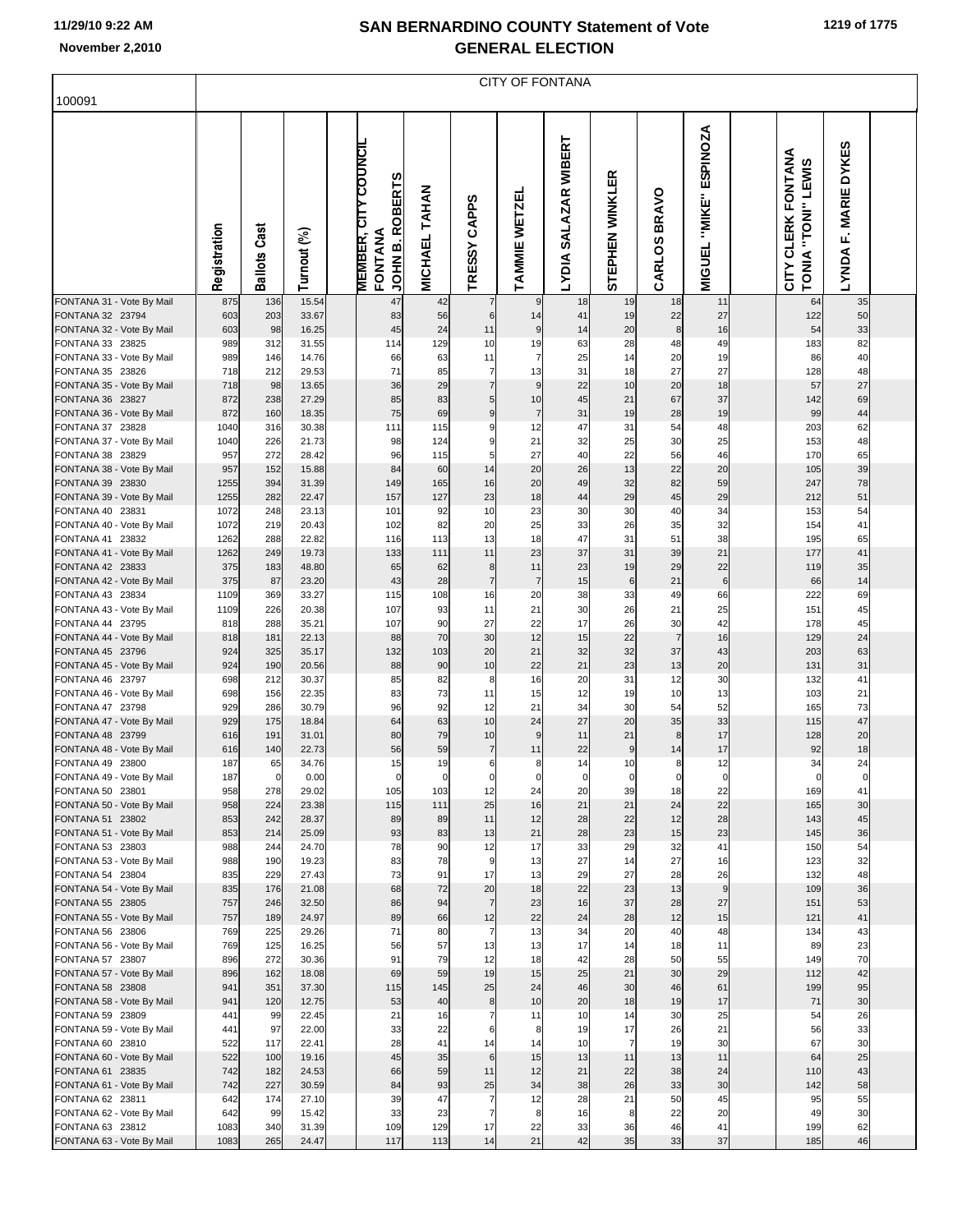| 100091                                           |                    |                     |                |                                                           |                      |                                  |                          | <b>CITY OF FONTANA</b>                               |                          |                               |                                            |                                                              |                                                    |  |
|--------------------------------------------------|--------------------|---------------------|----------------|-----------------------------------------------------------|----------------------|----------------------------------|--------------------------|------------------------------------------------------|--------------------------|-------------------------------|--------------------------------------------|--------------------------------------------------------------|----------------------------------------------------|--|
|                                                  | Registration       | Ballots Cast        | Turnout (%)    | <b>MEMBER, CITY COUNCIL</b><br>JOHN B. ROBERTS<br>FONTANA | MICHAEL TAHAN        | <b>CAPPS</b><br><b>TRESSY</b>    | TAMMIE WETZEL            | SALAZAR WIBERT<br><b>LYDIA</b>                       | 臣<br>STEPHEN WINKL       | <b>BRAVO</b><br>CARLOS        | <b>ESPINOZA</b><br>"MIKE"<br><b>MIGUEL</b> | CITY CLERK FONTANA<br><b>LEWIS</b><br>"TONI"<br><b>TONIA</b> | <b>DYKES</b><br><b>MARIE</b><br>Ē.<br><b>LYNDA</b> |  |
| FONTANA 64 23813<br>FONTANA 64 - Vote By Mail    | 910<br>910         | 241<br>103          | 26.48<br>11.32 | 76<br>38                                                  | 76<br>33             | 9<br>3 <sup>1</sup>              | 12<br>3                  | 32<br>19                                             | 39<br>15                 | 38<br>20                      | 43<br>25                                   | 123<br>63                                                    | 73<br>24                                           |  |
| FONTANA 65 23836                                 | 1064               | 280                 | 26.32          | 86                                                        | 95                   | 17                               | 15                       | 44                                                   | 23                       | 59                            | 47                                         | 156                                                          | 73                                                 |  |
| FONTANA 65 - Vote By Mail                        | 1064               | 175                 | 16.45          | 81                                                        | 71                   | $\overline{7}$                   | 21                       | 27                                                   | 20                       | 24                            | 28                                         | 116                                                          | 38                                                 |  |
| FONTANA 66 23837<br>FONTANA 66 - Vote By Mail    | 857<br>857         | 246<br>112          | 28.70<br>13.07 | 70<br>47                                                  | 79<br>41             | 10<br>13                         | 14<br>11                 | 30<br>20                                             | 22<br>20                 | 48<br>12                      | 63<br>15                                   | 134<br>69                                                    | 73<br>34                                           |  |
| FONTANA 67 23838                                 | 781                | 141                 | 18.05          | 42                                                        | 41                   | 5 <sub>l</sub>                   | $\overline{7}$           | 23                                                   | 19                       | 33                            | 30                                         | 84                                                           | 31                                                 |  |
| FONTANA 67 - Vote By Mail                        | 781                | 127                 | 16.26          | 60                                                        | 41                   | 5                                | 12                       | 27                                                   | 20                       | 13                            | 14                                         | 70                                                           | 44                                                 |  |
| FONTANA 68 23839                                 | 926<br>926         | 249                 | 26.89<br>16.85 | 85<br>60                                                  | 69<br>58             | $\overline{9}$<br>8              | 18<br>14                 | 33<br>20                                             | 34<br>27                 | 48<br>25                      | 41<br>33                                   | 142<br>105                                                   | 60<br>35                                           |  |
| FONTANA 68 - Vote By Mail<br>FONTANA 69 23840    | 594                | 156<br>180          | 30.30          | 43                                                        | 51                   | 14                               | 17                       | 24                                                   | 14                       | 28                            | 31                                         | 106                                                          | 47                                                 |  |
| FONTANA 69 - Vote By Mail                        | 594                | 126                 | 21.21          | 58                                                        | 39                   | 15                               | 13                       | 20                                                   | 21                       | 15                            | 5                                          | 80                                                           | 33                                                 |  |
| FONTANA 71 23814                                 | $\mathbf 0$        | $\mathbf 0$         | 0.00           | $\mathbf 0$                                               | $\Omega$             | $\mathbf 0$                      | $\mathbf 0$              | $\mathbf 0$                                          | $\mathbf 0$              | $\mathbf 0$                   | $\mathbf 0$                                | $\mathcal{C}$                                                | $\Omega$                                           |  |
| FONTANA 71 - Vote By Mail<br>FONTANA 75 23841    | $\mathbf 0$<br>663 | $\mathbf 0$<br>198  | 0.00<br>29.86  | $\Omega$<br>70                                            | $\Omega$<br>73       | $\mathbf 0$<br>$\overline{4}$    | $\Omega$<br>9            | $\mathbf 0$<br>22                                    | $\mathbf 0$<br>16        | $\mathbf 0$<br>30             | $\Omega$<br>26                             | $\mathsf{C}$<br>120                                          | 38                                                 |  |
| FONTANA 75 - Vote By Mail                        | 663                | 122                 | 18.40          | 53                                                        | 49                   | 4                                | 11                       | 23                                                   | 7                        | 18                            | 16                                         | 91                                                           | 20                                                 |  |
| FONTANA 76 23815                                 | 0                  | $\mathbf 0$         | 0.00           | $\mathbf 0$                                               | $\Omega$             | $\mathbf 0$                      | $\Omega$                 | $\mathbf 0$                                          | $\Omega$                 | 0                             |                                            |                                                              |                                                    |  |
| FONTANA 76 - Vote By Mail                        | $\Omega$           | $\Omega$            | 0.00           | $\Omega$                                                  | $\Omega$             |                                  |                          | $\Omega$                                             | $\Omega$                 | $\Omega$                      | $\Omega$                                   |                                                              |                                                    |  |
| FONTANA 79 23816<br>FONTANA 79 - Vote By Mail    | 87<br>87           | 53<br>$\mathbf 0$   | 60.92<br>0.00  | 21<br>$\overline{0}$                                      | 28<br>$\overline{0}$ | $\mathbf 0$<br>$\overline{0}$    |                          | 7<br>0                                               |                          | 6<br>$\mathbf 0$              | $\overline{7}$                             | 32<br>$\Omega$                                               | $\overline{0}$                                     |  |
| FONTANA 80 23842                                 | $\overline{7}$     | $\overline{2}$      | 28.57          |                                                           |                      | ***********                      |                          | <b>Insufficient Turnout to Protect Voter Privacy</b> |                          |                               |                                            | *********                                                    |                                                    |  |
| FONTANA 80 - Vote By Mail                        | $\overline{7}$     | $\Omega$            | 0.00           | $\mathbf 0$                                               | $\mathbf 0$          | $\mathbf{0}$                     | $\Omega$                 | $\mathbf 0$                                          | $\mathbf 0$              | 0                             |                                            | 0                                                            | $\mathbf 0$                                        |  |
| FONTANA 82 23817<br>FONTANA 82 - Vote By Mail    | 789<br>789         | 231<br>132          | 29.28<br>16.73 | 80<br>51                                                  | 67<br>34             | 10<br>9                          | 20<br>18                 | 38<br>20                                             | 26<br>17                 | 45<br>20                      | 49<br>21                                   | 130<br>81                                                    | 63<br>39                                           |  |
| FONTANA 83 23818                                 | $\mathbf 0$        | $\mathbf 0$         | 0.00           | $\mathbf 0$                                               | $\Omega$             | $\mathbf 0$                      | $\mathbf 0$              | $\mathbf 0$                                          | $\mathbf 0$              | $\mathbf 0$                   | $\mathbf{0}$                               | $\mathbf 0$                                                  | $\Omega$                                           |  |
| FONTANA 83 - Vote By Mail                        | $\mathbf 0$        | $\mathbf 0$         | 0.00           | $\Omega$                                                  | $\Omega$             | $\mathbf 0$                      | $\Omega$                 | $\mathbf 0$                                          | $\mathbf 0$              | $\mathbf 0$                   | $\mathbf 0$                                | $\mathcal{C}$                                                |                                                    |  |
| FONTANA 85 23819                                 | 372                | 147                 | 39.52          | 46                                                        | 54                   | 5 <sub>5</sub>                   | 6                        | 22                                                   | 15                       | 12                            | $\overline{7}$                             | 77                                                           | 22                                                 |  |
| FONTANA 85 - Vote By Mail<br>FONTANA 87 23820    | 372<br>354         | 71<br>105           | 19.09<br>29.66 | 21<br>31                                                  | 32<br>38             | 6<br>5 <sub>5</sub>              | 11<br>8                  | 9<br>18                                              | 14<br>$\overline{4}$     | 3<br>14                       | $\overline{7}$<br>8                        | 48<br>52                                                     | 14<br>24                                           |  |
| FONTANA 87 - Vote By Mail                        | 354                | 56                  | 15.82          | 23                                                        | 17                   | 5                                |                          | 4                                                    | 8                        | 5                             | 8                                          | 30                                                           |                                                    |  |
| FONTANA 88 23843                                 |                    | $\mathbf 0$         | 0.00           | $\mathbf 0$                                               | $\mathbf 0$          | $\mathbf 0$                      | $\Omega$                 | $\mathbf 0$                                          | $\Omega$                 | $\mathbf 0$                   | $\mathbf{0}$                               | $\Omega$                                                     |                                                    |  |
| FONTANA 88 - Vote By Mail<br>FONTANA 90 23844    | 410                | $\mathbf 0$<br>93   | 0.00<br>22.68  | $\mathbf 0$<br>29                                         | $\Omega$<br>33       | $\Omega$<br>$\overline{2}$       | 0<br>8                   | $\Omega$<br>17                                       | $\Omega$<br>14           | $\mathbf 0$<br>15             | $\Omega$<br>10                             | 55                                                           | 26                                                 |  |
| FONTANA 90 - Vote By Mail                        | 410                | 56                  | 13.66          | 25                                                        | 24                   |                                  | 6                        | $6 \mid$                                             | 8                        | 9                             | $\overline{7}$                             | 29                                                           | 22                                                 |  |
| FONTANA 91 23845                                 |                    |                     | 100.00         |                                                           |                      |                                  |                          | <b>Insufficient Turnout to Protect Voter Privacy</b> |                          |                               |                                            |                                                              |                                                    |  |
| FONTANA 91 - Vote By Mail                        |                    | $\mathbf 0$         | 0.00           | $\Omega$                                                  | $\mathbf 0$          | $\mathbf{0}$                     | 0                        | $\mathbf{0}$                                         | $\mathbf{0}$             | $\mathbf{0}$                  |                                            | $\mathbf 0$                                                  | 0                                                  |  |
| FONTANA 93 23821<br>FONTANA 93 - Vote By Mail    | 25<br>25           | 16<br>$\mathbf 0$   | 64.00<br>0.00  | $\overline{7}$<br>$\mathbf 0$                             | 3<br>$\Omega$        | $\overline{2}$<br>$\overline{0}$ | $\Omega$<br>$\mathbf{0}$ | $\mathbf{0}$                                         | $\Omega$<br>$\mathbf{0}$ | $\overline{c}$<br>$\mathbf 0$ | $\mathbf 0$                                | $\mathcal{C}$                                                | $\overline{2}$<br>$\Omega$                         |  |
| FONTANA 94 23822                                 | 921                | 267                 | 28.99          | 89                                                        | 107                  | 8                                | 17                       | 57                                                   | 17                       | 46                            | 34                                         | 157                                                          | 69                                                 |  |
| FONTANA 94 - Vote By Mail                        | 921                | 112                 | 12.16          | 39                                                        | 35                   |                                  | 18                       | 25                                                   | 24                       | 18                            | 13                                         | 74                                                           | 30                                                 |  |
| FONTANA 95 23823                                 | 938                | 228                 | 24.31          | 68<br>75                                                  | 90                   | $\overline{4}$<br>12             | 14                       | 39                                                   | 16<br>12                 | 41                            | 28<br>18                                   | 142                                                          | 49                                                 |  |
| FONTANA 95 - Vote By Mail<br>FONTANA 96 23824    | 938<br>821         | 161<br>187          | 17.16<br>22.78 | 67                                                        | 69<br>79             | 10                               | 12<br>20                 | 23<br>17                                             | 26                       | 14<br>18                      | 21                                         | 100<br>121                                                   | 29<br>39                                           |  |
| FONTANA 96 - Vote By Mail                        | 821                | 158                 | 19.24          | 75                                                        | 73                   | 8 <sup>1</sup>                   | 11                       | 29                                                   | 19                       | 11                            | 14                                         | 109                                                          | 23                                                 |  |
| <b>Precinct Totals</b>                           | 65555              | 19585               | 29.88          | 6780                                                      | 6759                 | 922                              | 1399                     | 2521                                                 | 1981                     | 2749                          | 2930                                       | 11599                                                        | 4373                                               |  |
| Vote By Mail Totals                              | 65555              | 12195               | 18.60          | 5396                                                      | 4777                 | 828                              | 1108                     | 1814                                                 | 1489                     | 1491                          | 1453                                       | 7879                                                         | 2613                                               |  |
| <b>Grand Totals</b>                              | 65555              | 31780               | 48.48          | 12176                                                     | 11536                | 1750                             | 2507                     | 4335                                                 | 3470                     | 4240                          | 4383                                       | 19478                                                        | 6986                                               |  |
| San Bernardino County                            | 65555              | 31780               | 48.48          | 12176                                                     | 11536                | 1750                             | 2507                     | 4335                                                 | 3470                     | 4240                          | 4383                                       | 19478                                                        | 6986                                               |  |
| State Bd of Equal 2                              | 64660              | 31260               | 48.35          | 11964                                                     | 11348                | 1689                             | 2474                     | 4287                                                 | 3420                     | 4209                          | 4339                                       | 19193                                                        | 6898                                               |  |
| State Bd of Equal 3<br>Congressional District 26 | 895<br>0           | 520<br>$\mathsf{C}$ | 58.10<br>0.00  | 212<br>$\Omega$                                           | 188<br>$\Omega$      | 61<br>$\mathbf 0$                | 33<br>$\mathbf 0$        | 48<br>$\mathbf 0$                                    | 50<br>$\Omega$           | 31<br>$\mathbf 0$             | 44<br>$\Omega$                             | 285                                                          | 88                                                 |  |
| Congressional District 43                        | 65555              | 31780               | 48.48          | 12176                                                     | 11536                | 1750                             | 2507                     | 4335                                                 | 3470                     | 4240                          | 4383                                       | 19478                                                        | 6986                                               |  |
| Senate District 31                               | 215                | 109                 | 50.70          | 54                                                        | 47                   | 12                               | 7                        | 14                                                   | 14                       | $\mathbf{1}$                  |                                            | 62                                                           | 22                                                 |  |
| Senate District 32                               | 65340              | 31671               | 48.47          | 12122                                                     | 11489                | 1738                             | 2500                     | 4321                                                 | 3456                     | 4239                          | 4376                                       | 19416                                                        | 6964                                               |  |
| Assembly District 62<br>Assembly District 63     | 49642<br>15913     | 23416<br>8364       | 47.17<br>52.56 | 8677<br>3499                                              | 8400<br>3136         | 1182<br>568                      | 1808<br>699              | 3467<br>868                                          | 2510<br>960              | 3582<br>658                   | 3497<br>886                                | 14256<br>5222                                                | 5524<br>1462                                       |  |
| Supervisorial District 2                         | 49857              | 24427               | 48.99          | 9293                                                      | 8767                 | 1379                             | 1952                     | 3228                                                 | 2693                     | 3008                          | 3319                                       | 14846                                                        | 5290                                               |  |
| Supervisorial District 5                         | 15698              | 7353                | 46.84          | 2883                                                      | 2769                 | 371                              | 555                      | 1107                                                 | 777                      | 1232                          | 1064                                       | 4632                                                         | 1696                                               |  |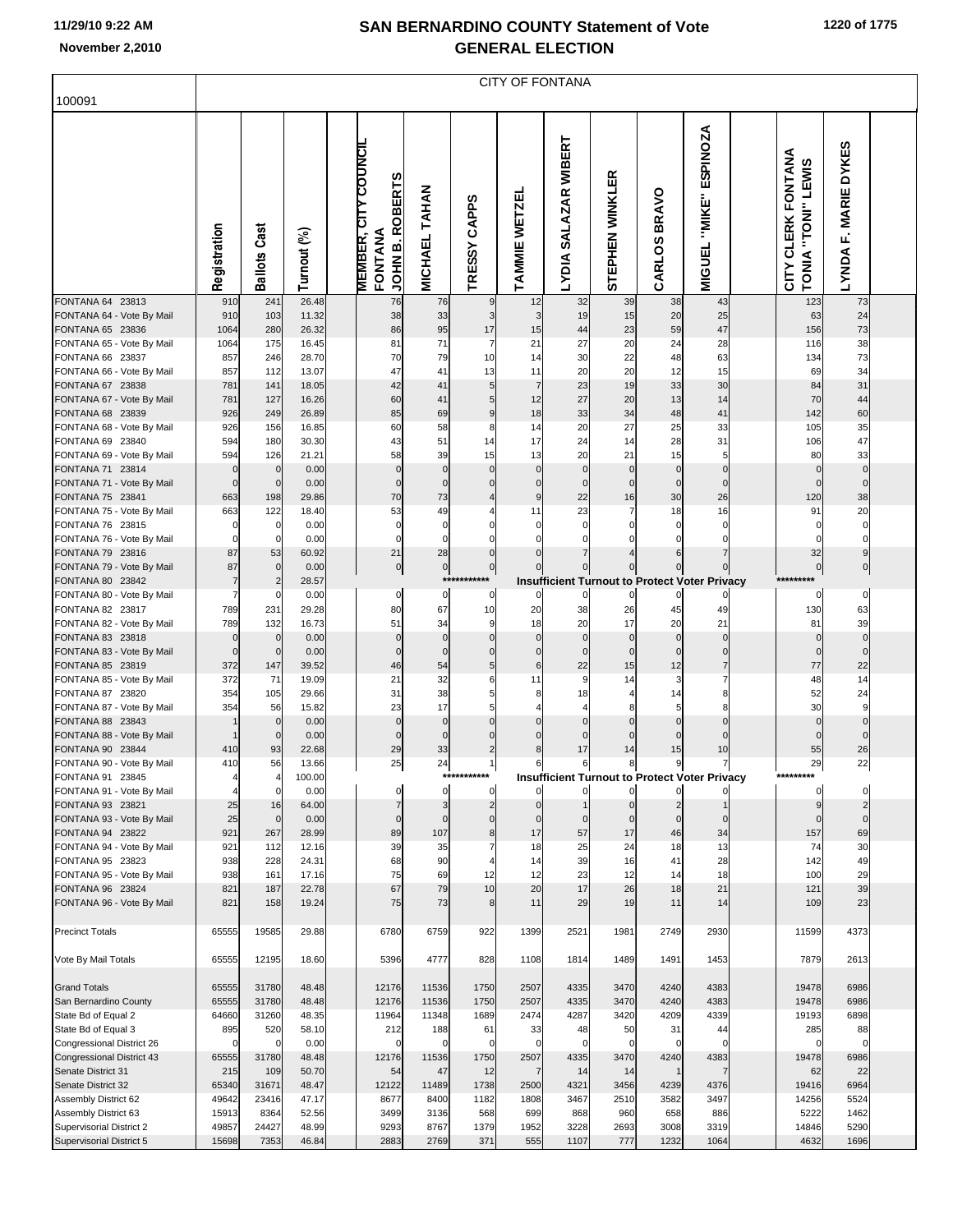## 11/29/10 9:22 AM<br>November 2,2010 **11/29/10 9:22 AM**

# **GENERAL ELECTION November 2,2010 SAN BERNARDINO COUNTY Statement of Vote<br>GENARDINO COUNTY Statement of Vote SAN BERNARDINO COUNTY Statement of Vote**

| City of Fontana |                                                                         | ***Crand Totals<br>16000 |
|-----------------|-------------------------------------------------------------------------|--------------------------|
| 92555           | Registration                                                            |                          |
| 31780           | <b>Ballots Cast</b>                                                     |                          |
| 48.48           | Turnout (%)                                                             |                          |
| 12176           | <u>MEMBER, CITY COUNCIL</u><br><b>FONTANA</b><br><b>JOHN B. ROBERTS</b> |                          |
| 11536           | <b>MICHAEL TAHAN</b>                                                    |                          |
| 1750            | TRESSY CAPPS                                                            |                          |
| 2507            | TAMMIE WETZEL                                                           | CITY OF FONTANA          |
| 4335            | LYDIA SALAZAR WIBERT                                                    |                          |
| 3470            | STEPHEN WINKLER                                                         |                          |
| 4240            | <b>CARLOS BRAVO</b>                                                     |                          |
| 4383            | <b>MIGUEL "MIKE" ESPINOZA</b>                                           |                          |
|                 |                                                                         |                          |
| 19478           | <b>CITY CLERK FONTANA</b><br><b>TONIA "TONI" LEWIS</b>                  |                          |
| 9869            | LYNDA F. MARIE DYKES                                                    |                          |
|                 |                                                                         |                          |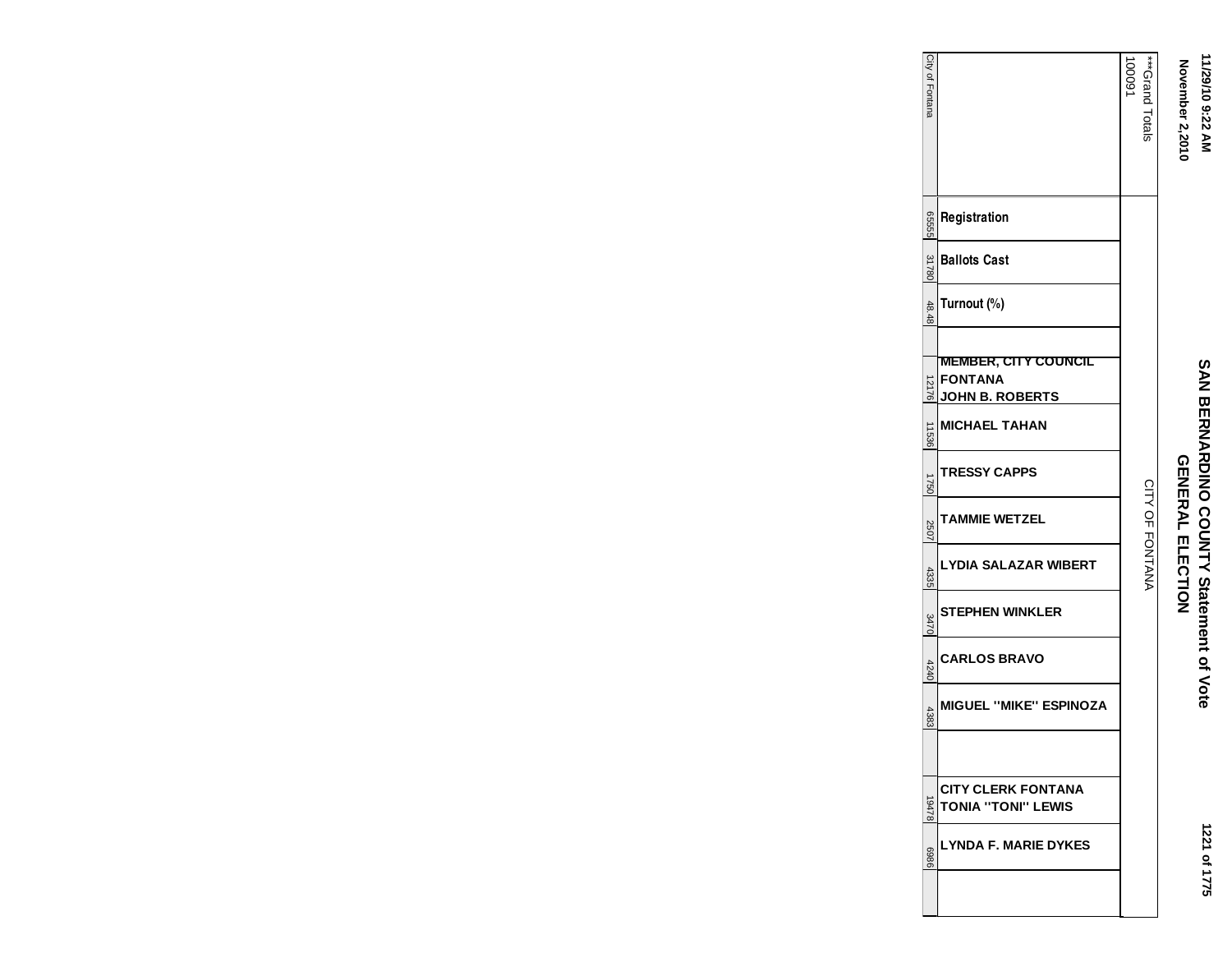| 100091                                        |              |              |                |                                                                  |               |                     |                      | <b>CITY OF FONTANA</b>         |                 |                        |                                     |                                             |                                          |  |
|-----------------------------------------------|--------------|--------------|----------------|------------------------------------------------------------------|---------------|---------------------|----------------------|--------------------------------|-----------------|------------------------|-------------------------------------|---------------------------------------------|------------------------------------------|--|
|                                               | Registration | Ballots Cast | Turnout (%)    | <b>MEMBER, CITY COUNCIL</b><br><b>JOHN B. ROBERTS</b><br>FONTANA | MICHAEL TAHAN | TRESSY CAPPS        | TAMMIE WETZEL        | SALAZAR WIBERT<br><b>TADIV</b> | STEPHEN WINKLER | <b>BRAVO</b><br>CARLOS | ESPINOZA<br>"MIKE"<br><b>MIGUEL</b> | CITY CLERK FONTANA<br>"TONI" LEWIS<br>TONIA | <b>MARIE DYKES</b><br>Ē.<br><b>LYNDA</b> |  |
| FONTANA 1 23763                               | 1238<br>1238 | 376<br>311   | 30.37<br>25.12 | 171                                                              | 160           | 20<br>15            | 23                   | 29<br>27                       | 43<br>33        | 22                     | 48                                  | 233<br>214                                  | 68<br>50                                 |  |
| FONTANA 1 - Vote By Mail<br>FONTANA 2 23764   | 215          | 109          | 50.70          | 149<br>54                                                        | 146<br>47     | 12                  | 32<br>$\overline{7}$ | 14                             | 14              | 25<br>$\mathbf{1}$     | 29<br>$\overline{7}$                | 62                                          | 22                                       |  |
| FONTANA 2 - Vote By Mail                      | 215          | $\mathbf 0$  | 0.00           | 0                                                                | $\mathbf 0$   | $\boldsymbol{0}$    | $\mathbf 0$          | 0                              | 0               | 0                      | $\Omega$                            | $\mathbf 0$                                 | 0                                        |  |
| FONTANA 3 23765                               | 680          | 226          | 33.24          | 72                                                               | 73            | 21                  | 14                   | 18                             | 16              | 20                     | 26                                  | 116                                         | 35                                       |  |
| FONTANA 3 - Vote By Mail<br>FONTANA 4 23766   | 680<br>843   | 185<br>250   | 27.21<br>29.66 | 86<br>92                                                         | 68<br>97      | 28<br>6             | 12<br>34             | 16<br>27                       | 20<br>26        | 10<br>23               | 11<br>31                            | 107<br>163                                  | 31<br>43                                 |  |
| FONTANA 4 - Vote By Mail                      | 843          | 148          | 17.56          | 75                                                               | 77            | 11                  | 10                   | 17                             | 18              | 10                     | 13                                  | 86                                          | 40                                       |  |
| FONTANA 5 23767                               | 836          | 216          | 25.84          | 82                                                               | 86            | 17                  | 15                   | 22                             | 15              | 17                     | 20                                  | 135                                         | 29                                       |  |
| FONTANA 5 - Vote By Mail                      | 836          | 223          | 26.67          | 106                                                              | 93            | 14                  | 26                   | 30                             | 21              | 13                     | 15                                  | 131                                         | 43                                       |  |
| FONTANA 6 23768                               | 753<br>753   | 235<br>198   | 31.21          | 96<br>82                                                         | 75<br>76      | 12<br>23            | 20<br>10             | 16<br>12                       | 28<br>34        | 19<br>18               | 26<br>12                            | 137<br>136                                  | 52                                       |  |
| FONTANA 6 - Vote By Mail<br>FONTANA 7 23769   | 1260         | 421          | 26.29<br>33.41 | 178                                                              | 127           | 30                  | 21                   | 33                             | 42              | 37                     | 62                                  | 257                                         | 25<br>72                                 |  |
| FONTANA 7 - Vote By Mail                      | 1260         | 244          | 19.37          | 112                                                              | 94            | 10                  | 27                   | 39                             | 27              | 21                     | 25                                  | 166                                         | 43                                       |  |
| FONTANA 8 23770                               | 1335         | 481          | 36.03          | 191                                                              | 179           | 24                  | 38                   | 50                             | 48              | 30                     | 57                                  | 294                                         | 86                                       |  |
| FONTANA 8 - Vote By Mail                      | 1335         | 252<br>395   | 18.88          | 135<br>140                                                       | 98<br>136     | 17<br>22            | 22<br>30             | 34<br>46                       | 28              | 17                     | 13<br>49                            | 168<br>244                                  | 42                                       |  |
| FONTANA 9 23771<br>FONTANA 9 - Vote By Mail   | 1305<br>1305 | 305          | 30.27<br>23.37 | 126                                                              | 106           | 11                  | 25                   | 35                             | 42<br>44        | 34<br>44               | 35                                  | 193                                         | 69<br>60                                 |  |
| FONTANA 10 23772                              | 926          | 355          | 38.34          | 106                                                              | 114           | 16                  | 16                   | 65                             | 42              | 55                     | 49                                  | 197                                         | 89                                       |  |
| FONTANA 10 - Vote By Mail                     | 926          | 168          | 18.14          | 71                                                               | 65            | 10                  | 18                   | 26                             | 12              | 16                     | 28                                  | 104                                         | 31                                       |  |
| FONTANA 11 23773                              | 896          | 289<br>175   | 32.25          | 98<br>93                                                         | 78<br>67      | 13                  | 29<br>19             | 44<br>18                       | 37<br>17        | 10                     | 31<br>14                            | 166<br>108                                  | 54                                       |  |
| FONTANA 11 - Vote By Mail<br>FONTANA 12 23774 | 896<br>1211  | 361          | 19.53<br>29.81 | 151                                                              | 116           | 8<br>16             | 25                   | 30                             | 47              | 9<br>38                | 44                                  | 210                                         | 29<br>72                                 |  |
| FONTANA 12 - Vote By Mail                     | 1211         | 239          | 19.74          | 108                                                              | 87            | 11                  | 17                   | 38                             | 38              | 29                     | 28                                  | 156                                         | 46                                       |  |
| FONTANA 13 23775                              | 1152         | 362          | 31.42          | 144                                                              | 119           | 29                  | 42                   | 23                             | 35              | 25                     | 49                                  | 227                                         | 63                                       |  |
| FONTANA 13 - Vote By Mail                     | 1152         | 251          | 21.79          | 134                                                              | 97            | 18                  | 30                   | 33                             | 28              | 27                     | 24                                  | 165                                         | 50                                       |  |
| FONTANA 14 23776<br>FONTANA 14 - Vote By Mail | 1175<br>1175 | 387<br>261   | 32.94<br>22.21 | 128<br>130                                                       | 120<br>81     | 24<br>19            | 35<br>26             | 39<br>32                       | 41<br>39        | 33<br>22               | 39<br>32                            | 234<br>178                                  | 55<br>40                                 |  |
| FONTANA 15 23777                              | 717          | 183          | 25.52          | 64                                                               | 50            | 9                   | 10                   | 22                             | 11              | 24                     | 34                                  | 83                                          | 46                                       |  |
| FONTANA 15 - Vote By Mail                     | 717          | 149          | 20.78          | 45                                                               | 63            | 12                  | 14                   | 21                             | 12              | 22                     | 23                                  | 83                                          | 37                                       |  |
| FONTANA 16 23778                              | 783          | 184          | 23.50          | 57                                                               | 61            | 5                   | 13                   | 38                             | 24              | 20                     | 23                                  | 112                                         | 38                                       |  |
| FONTANA 16 - Vote By Mail<br>FONTANA 17 23779 | 783<br>900   | 120<br>193   | 15.33<br>21.44 | 42<br>51                                                         | 39<br>60      | 8<br>10             | 15<br>$\overline{7}$ | 24<br>40                       | 18<br>9         | 13<br>39               | 23<br>37                            | 69<br>124                                   | 36<br>37                                 |  |
| FONTANA 17 - Vote By Mail                     | 900          | 126          | 14.00          | 47                                                               | 49            | $\overline{c}$      | 6                    | 29                             | 26              | 17                     | 19                                  | 82                                          | 36                                       |  |
| FONTANA 18 23780                              | 891          | 224          | 25.14          | 72                                                               | 77            | 8                   | 13                   | 43                             | 21              | 39                     | 38                                  | 119                                         | 74                                       |  |
| FONTANA 18 - Vote By Mail                     | 891          | 128          | 14.37          | 51                                                               | 44            | 5                   | 5                    | 32                             | 17              | 14                     | 20                                  | 81                                          | 33                                       |  |
| FONTANA 19 23781<br>FONTANA 19 - Vote By Mail | 1356<br>1356 | 339<br>158   | 25.00<br>11.65 | 118<br>66                                                        | 123<br>55     | 12<br>14            | 14<br>11             | 38<br>25                       | 25<br>23        | 61<br>30               | 56<br>23                            | 199<br>81                                   | 98<br>60                                 |  |
| FONTANA 20 23782                              | 1327         | 342          | 25.77          | 114                                                              | 133           | 13                  | 18                   | 57                             | 35              | 48                     | 50                                  | 207                                         | 86                                       |  |
| FONTANA 20 - Vote By Mail                     | 1327         | 285          | 21.48          | 123                                                              | 135           | 12                  | 28                   | 43                             | 27              | 41                     | 33                                  | 197                                         | 57                                       |  |
| FONTANA 21 23783                              | 773          | 214          | 27.68          | 76                                                               | 73            | 6                   | 19                   | 22                             | 23              | 29                     | 40                                  | 125                                         | 54                                       |  |
| FONTANA 21 - Vote By Mail<br>FONTANA 22 23784 | 773<br>1314  | 99<br>325    | 12.81<br>24.73 | 49<br>111                                                        | 27<br>117     | 10<br>10            | 9<br>20              | 19<br>47                       | 13<br>26        | 11<br>76               | 15<br>58                            | 58<br>180                                   | 29<br>105                                |  |
| FONTANA 22 - Vote By Mail                     | 1314         | 195          | 14.84          | 71                                                               | 67            | 8                   | 11                   | 39                             | 27              | 33                     | 30                                  | 125                                         | 47                                       |  |
| FONTANA 23 23785                              | 1033         | 324          | 31.36          | 87                                                               | 88            | 10                  | 14                   | 46                             | 30              | 73                     | 78                                  | 185                                         | 89                                       |  |
| FONTANA 23 - Vote By Mail                     | 1033         | 186          | 18.01          | 82                                                               | 59            | 7                   | 11                   | 48                             | 32              | 32                     | 33                                  | 123                                         | 43                                       |  |
| FONTANA 24 23786                              | 485<br>485   | 151<br>86    | 31.13<br>17.73 | 53<br>44                                                         | 61<br>42      | 9<br>$\overline{2}$ | 11<br>9              | 29<br>14                       | 12<br>9         | 25<br>9                | 30<br>12                            | 104<br>54                                   | 34<br>24                                 |  |
| FONTANA 24 - Vote By Mail<br>FONTANA 25 23787 | 494          | 164          | 33.20          | 43                                                               | 44            | 6                   | 22                   | 33                             | 16              | 20                     | 24                                  | 92                                          | 35                                       |  |
| FONTANA 25 - Vote By Mail                     | 494          | 71           | 14.37          | 24                                                               | 26            | 5                   | 5                    | 14                             | 13              | 12                     | 14                                  | 44                                          | 17                                       |  |
| FONTANA 26 23788                              | 663          | 246          | 37.10          | 62                                                               | 86            | 9                   | 15                   | 34                             | 23              | 53                     | 48                                  | 136                                         | 65                                       |  |
| FONTANA 26 - Vote By Mail                     | 663          | 92           | 13.88          | 27                                                               | 27            | 5                   | $\overline{7}$       | 21                             | 14              | 16                     | 15                                  | 46                                          | 28                                       |  |
| FONTANA 27 23789<br>FONTANA 27 - Vote By Mail | 890<br>890   | 274<br>142   | 30.79<br>15.96 | 97<br>59                                                         | 87<br>54      | 6<br>11             | 31<br>12             | 32<br>18                       | 22<br>18        | 43<br>23               | 41<br>17                            | 154<br>67                                   | 67<br>51                                 |  |
| FONTANA 28 23790                              | 1025         | 324          | 31.61          | 100                                                              | 100           | 20                  | 30                   | 47                             | 36              | 50                     | 44                                  | 188                                         | 71                                       |  |
| FONTANA 28 - Vote By Mail                     | 1025         | 181          | 17.66          | 69                                                               | 82            | 17                  | 10                   | 35                             | 21              | 23                     | 23                                  | 115                                         | 48                                       |  |
| FONTANA 29 23791                              | 1371         | 497          | 36.25          | 173                                                              | 172           | 22                  | 37                   | 62                             | 57              | 59                     | 84                                  | 296                                         | 133                                      |  |
| FONTANA 29 - Vote By Mail                     | 1371         | 200<br>517   | 14.59          | 80                                                               | 86            | 14                  | 17                   | 26<br>61                       | 20              | 21                     | 28                                  | 139                                         | 37                                       |  |
| FONTANA 30 23792<br>FONTANA 30 - Vote By Mail | 1458<br>1458 | 241          | 35.46<br>16.53 | 185<br>94                                                        | 156<br>92     | 28<br>13            | 68<br>25             | 41                             | 42<br>18        | 78<br>35               | 89<br>21                            | 302<br>159                                  | 136<br>45                                |  |

FONTANA 31 23793 875 352 40.23 112 110 16 22 54 38 54 46 201 86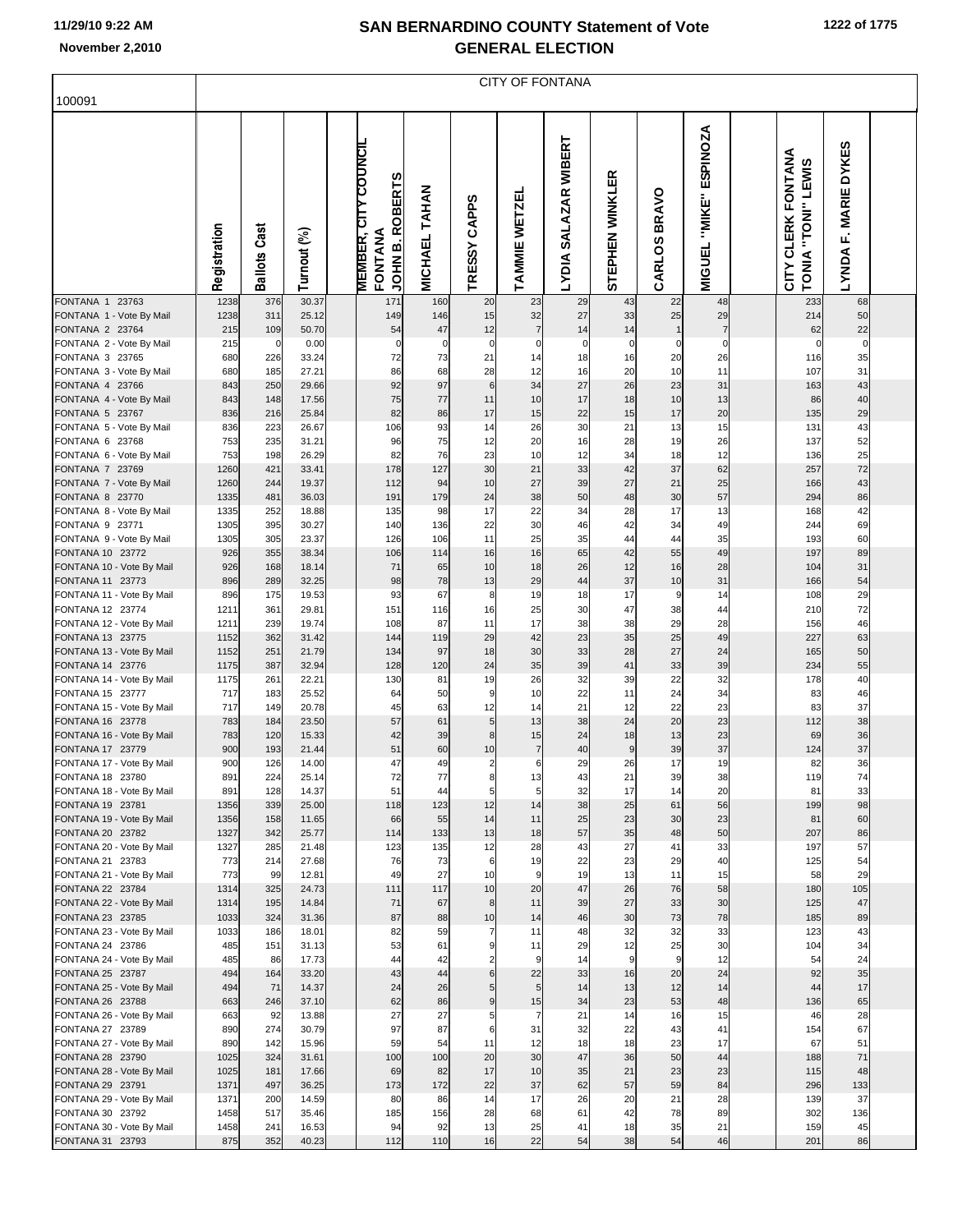| 100091                                        |              |                     |                |                                                           |                                |                                  | <b>CITY OF FONTANA</b> |                                                 |                        |                        |                                            |                                                       |                                          |  |
|-----------------------------------------------|--------------|---------------------|----------------|-----------------------------------------------------------|--------------------------------|----------------------------------|------------------------|-------------------------------------------------|------------------------|------------------------|--------------------------------------------|-------------------------------------------------------|------------------------------------------|--|
|                                               | Registration | <b>Ballots Cast</b> | Turnout (%)    | <b>MEMBER, CITY COUNCIL</b><br>JOHN B. ROBERTS<br>FONTANA | <b>TAHAN</b><br><b>MICHAEL</b> | TRESSY CAPPS                     | <b>AMMIE WETZEL</b>    | <b>WIBERT</b><br><b>SALAZAR</b><br><b>LYDIA</b> | 띥<br>STEPHEN WINKL     | <b>BRAVO</b><br>CARLOS | <b>ESPINOZA</b><br>"MIKE"<br><b>MIGUEL</b> | CITY CLERK FONTANA<br><b>LEWIS</b><br>"TONI"<br>TONIA | <b>MARIE DYKES</b><br>μĴ<br><b>LYNDA</b> |  |
| FONTANA 31 - Vote By Mail<br>FONTANA 32 23794 | 875<br>603   | 136<br>203          | 15.54<br>33.67 | 47<br>83                                                  | 42<br>56                       | 7<br>6                           | 9<br>14                | 18<br>41                                        | 19<br>19               | 18<br>22               | 11<br>27                                   | 64<br>122                                             | 35<br>50                                 |  |
| FONTANA 32 - Vote By Mail                     | 603          | 98                  | 16.25          | 45                                                        | 24                             | 11                               | 9                      | 14                                              | 20                     | 8                      | 16                                         | 54                                                    | 33                                       |  |
| FONTANA 33 23825                              | 989          | 312                 | 31.55          | 114                                                       | 129                            | 10                               | 19                     | 63                                              | 28                     | 48                     | 49                                         | 183                                                   | 82                                       |  |
| FONTANA 33 - Vote By Mail<br>FONTANA 35 23826 | 989<br>718   | 146<br>212          | 14.76<br>29.53 | 66<br>71                                                  | 63<br>85                       | 11<br>$\overline{7}$             | $\overline{7}$<br>13   | 25<br>31                                        | 14<br>18               | 20<br>27               | 19<br>27                                   | 86<br>128                                             | 40<br>48                                 |  |
| FONTANA 35 - Vote By Mail                     | 718          | 98                  | 13.65          | 36                                                        | 29                             | $\overline{7}$                   | 9                      | 22                                              | 10                     | 20                     | 18                                         | 57                                                    | 27                                       |  |
| FONTANA 36 23827                              | 872          | 238                 | 27.29          | 85                                                        | 83                             | 5 <sub>l</sub>                   | 10                     | 45                                              | 21                     | 67                     | 37                                         | 142                                                   | 69                                       |  |
| FONTANA 36 - Vote By Mail<br>FONTANA 37 23828 | 872<br>1040  | 160<br>316          | 18.35<br>30.38 | 75<br>111                                                 | 69<br>115                      | 9<br>9                           | $\overline{7}$<br>12   | 31<br>47                                        | 19<br>31               | 28<br>54               | 19<br>48                                   | 99<br>203                                             | 44<br>62                                 |  |
| FONTANA 37 - Vote By Mail                     | 1040         | 226                 | 21.73          | 98                                                        | 124                            | 9                                | 21                     | 32                                              | 25                     | 30                     | 25                                         | 153                                                   | 48                                       |  |
| FONTANA 38 23829                              | 957          | 272                 | 28.42          | 96                                                        | 115                            | 5                                | 27                     | 40                                              | 22                     | 56                     | 46                                         | 170                                                   | 65                                       |  |
| FONTANA 38 - Vote By Mail<br>FONTANA 39 23830 | 957<br>1255  | 152<br>394          | 15.88<br>31.39 | 84<br>149                                                 | 60<br>165                      | 14<br>16                         | 20<br>20               | 26<br>49                                        | 13<br>32               | 22<br>82               | 20<br>59                                   | 105<br>247                                            | 39<br>78                                 |  |
| FONTANA 39 - Vote By Mail                     | 1255         | 282                 | 22.47          | 157                                                       | 127                            | 23                               | 18                     | 44                                              | 29                     | 45                     | 29                                         | 212                                                   | 51                                       |  |
| FONTANA 40 23831                              | 1072         | 248                 | 23.13          | 101                                                       | 92                             | 10<br>20                         | 23                     | 30                                              | 30                     | 40                     | 34                                         | 153                                                   | 54                                       |  |
| FONTANA 40 - Vote By Mail<br>FONTANA 41 23832 | 1072<br>1262 | 219<br>288          | 20.43<br>22.82 | 102<br>116                                                | 82<br>113                      | 13                               | 25<br>18               | 33<br>47                                        | 26<br>31               | 35<br>51               | 32<br>38                                   | 154<br>195                                            | 41<br>65                                 |  |
| FONTANA 41 - Vote By Mail                     | 1262         | 249                 | 19.73          | 133                                                       | 111                            | 11                               | 23                     | 37                                              | 31                     | 39                     | 21                                         | 177                                                   | 41                                       |  |
| FONTANA 42 23833                              | 375<br>375   | 183                 | 48.80          | 65<br>43                                                  | 62                             | 8 <sup>1</sup><br>$\overline{7}$ | 11<br>$\overline{7}$   | 23<br>15                                        | 19                     | 29                     | 22<br>$6\phantom{1}6$                      | 119                                                   | 35                                       |  |
| FONTANA 42 - Vote By Mail<br>FONTANA 43 23834 | 1109         | 87<br>369           | 23.20<br>33.27 | 115                                                       | 28<br>108                      | 16                               | 20                     | 38                                              | $\,6$<br>33            | 21<br>49               | 66                                         | 66<br>222                                             | 14<br>69                                 |  |
| FONTANA 43 - Vote By Mail                     | 1109         | 226                 | 20.38          | 107                                                       | 93                             | 11                               | 21                     | 30                                              | 26                     | 21                     | 25                                         | 151                                                   | 45                                       |  |
| FONTANA 44 23795                              | 818          | 288                 | 35.21          | 107                                                       | 90                             | 27<br>30                         | 22                     | 17                                              | 26                     | 30<br>$\overline{7}$   | 42                                         | 178                                                   | 45                                       |  |
| FONTANA 44 - Vote By Mail<br>FONTANA 45 23796 | 818<br>924   | 181<br>325          | 22.13<br>35.17 | 88<br>132                                                 | 70<br>103                      | 20                               | 12<br>21               | 15<br>32                                        | 22<br>32               | 37                     | 16<br>43                                   | 129<br>203                                            | 24<br>63                                 |  |
| FONTANA 45 - Vote By Mail                     | 924          | 190                 | 20.56          | 88                                                        | 90                             | 10                               | 22                     | 21                                              | 23                     | 13                     | 20                                         | 131                                                   | 31                                       |  |
| FONTANA 46 23797                              | 698<br>698   | 212                 | 30.37<br>22.35 | 85<br>83                                                  | 82<br>73                       | 8<br>11                          | 16<br>15               | 20<br>12                                        | 31<br>19               | 12<br>10               | 30                                         | 132<br>103                                            | 41<br>21                                 |  |
| FONTANA 46 - Vote By Mail<br>FONTANA 47 23798 | 929          | 156<br>286          | 30.79          | 96                                                        | 92                             | 12                               | 21                     | 34                                              | 30                     | 54                     | 13<br>52                                   | 165                                                   | 73                                       |  |
| FONTANA 47 - Vote By Mail                     | 929          | 175                 | 18.84          | 64                                                        | 63                             | 10                               | 24                     | 27                                              | 20                     | 35                     | 33                                         | 115                                                   | 47                                       |  |
| FONTANA 48 23799                              | 616<br>616   | 191<br>140          | 31.01<br>22.73 | 80<br>56                                                  | 79<br>59                       | 10<br>$\overline{7}$             | 9<br>11                | 11<br>22                                        | 21<br>$\boldsymbol{9}$ | 8<br>14                | 17<br>17                                   | 128<br>92                                             | 20<br>18                                 |  |
| FONTANA 48 - Vote By Mail<br>FONTANA 49 23800 | 187          | 65                  | 34.76          | 15                                                        | 19                             | 6                                | 8 <sup>1</sup>         | 14                                              | 10                     | 8                      | 12                                         | 34                                                    | 24                                       |  |
| FONTANA 49 - Vote By Mail                     | 187          |                     | 0.00           |                                                           |                                |                                  |                        |                                                 |                        |                        |                                            |                                                       |                                          |  |
| FONTANA 50 23801<br>FONTANA 50 - Vote By Mail | 958<br>958   | 278<br>224          | 29.02<br>23.38 | 105<br>115                                                | 103<br>111                     | 12<br>25                         | 24<br>16               | 20<br>21                                        | 39<br>21               | 18<br>24               | 22<br>22                                   | 169<br>165                                            | 41<br>30                                 |  |
| FONTANA 51 23802                              | 853          | 242                 | 28.37          | 89                                                        | 89                             | 11                               | 12                     | 28                                              | 22                     | 12                     | 28                                         | 143                                                   | 45                                       |  |
| FONTANA 51 - Vote By Mail                     | 853          | 214                 | 25.09          | 93                                                        | 83                             | 13                               | 21                     | 28                                              | 23                     | 15                     | 23                                         | 145                                                   | 36                                       |  |
| FONTANA 53 23803<br>FONTANA 53 - Vote By Mail | 988<br>988   | 244<br>190          | 24.70<br>19.23 | 78<br>83                                                  | 90<br>78                       | 12<br>9                          | 17<br>13               | 33<br>27                                        | 29<br>14               | 32<br>27               | 41<br>16                                   | 150<br>123                                            | 54<br>32                                 |  |
| FONTANA 54 23804                              | 835          | 229                 | 27.43          | 73                                                        | 91                             | 17                               | 13                     | 29                                              | 27                     | 28                     | 26                                         | 132                                                   | 48                                       |  |
| FONTANA 54 - Vote By Mail                     | 835          | 176                 | 21.08          | 68                                                        | 72                             | 20                               | 18                     | 22                                              | 23                     | 13                     | 9                                          | 109                                                   | 36                                       |  |
| FONTANA 55 23805<br>FONTANA 55 - Vote By Mail | 757<br>757   | 246<br>189          | 32.50<br>24.97 | 86<br>89                                                  | 94<br>66                       | $\overline{7}$<br>12             | 23<br>22               | 16<br>24                                        | 37<br>28               | 28<br>12               | 27<br>15                                   | 151<br>121                                            | 53<br>41                                 |  |
| FONTANA 56 23806                              | 769          | 225                 | 29.26          | 71                                                        | 80                             | $\overline{7}$                   | 13                     | 34                                              | 20                     | 40                     | 48                                         | 134                                                   | 43                                       |  |
| FONTANA 56 - Vote By Mail                     | 769          | 125                 | 16.25          | 56                                                        | 57                             | 13                               | 13                     | 17                                              | 14                     | 18                     | 11                                         | 89                                                    | 23                                       |  |
| FONTANA 57 23807<br>FONTANA 57 - Vote By Mail | 896<br>896   | 272<br>162          | 30.36<br>18.08 | 91<br>69                                                  | 79<br>59                       | 12<br>19                         | 18<br>15               | 42<br>25                                        | 28<br>21               | 50<br>30               | 55<br>29                                   | 149<br>112                                            | 70<br>42                                 |  |
| FONTANA 58 23808                              | 941          | 351                 | 37.30          | 115                                                       | 145                            | 25                               | 24                     | 46                                              | 30                     | 46                     | 61                                         | 199                                                   | 95                                       |  |
| FONTANA 58 - Vote By Mail                     | 941          | 120                 | 12.75          | 53                                                        | 40                             | 8                                | 10                     | 20                                              | 18                     | 19                     | 17                                         | 71                                                    | 30                                       |  |
| FONTANA 59 23809<br>FONTANA 59 - Vote By Mail | 441<br>441   | 99<br>97            | 22.45<br>22.00 | 21<br>33                                                  | 16<br>22                       | 6                                | 11<br>8                | 10<br>19                                        | 14<br>17               | 30<br>26               | 25<br>21                                   | 54<br>56                                              | 26<br>33                                 |  |
| FONTANA 60 23810                              | 522          | 117                 | 22.41          | 28                                                        | 41                             | 14                               | 14                     | 10                                              | $\overline{7}$         | 19                     | 30                                         | 67                                                    | 30                                       |  |
| FONTANA 60 - Vote By Mail                     | 522          | 100                 | 19.16          | 45                                                        | 35                             | $6 \mid$                         | 15                     | 13                                              | 11                     | 13                     | 11                                         | 64                                                    | 25                                       |  |
| FONTANA 61 23835                              | 742<br>742   | 182<br>227          | 24.53<br>30.59 | 66<br>84                                                  | 59<br>93                       | 11<br>25                         | 12<br>34               | 21<br>38                                        | 22<br>26               | 38<br>33               | 24<br>30                                   | 110<br>142                                            | 43<br>58                                 |  |
| FONTANA 61 - Vote By Mail<br>FONTANA 62 23811 | 642          | 174                 | 27.10          | 39                                                        | 47                             | $\overline{7}$                   | 12                     | 28                                              | 21                     | 50                     | 45                                         | 95                                                    | 55                                       |  |
| FONTANA 62 - Vote By Mail                     | 642          | 99                  | 15.42          | 33                                                        | 23                             |                                  | 8                      | 16                                              | 8                      | 22                     | 20                                         | 49                                                    | 30                                       |  |
| FONTANA 63 23812                              | 1083         | 340                 | 31.39          | 109                                                       | 129                            | 17                               | 22                     | 33                                              | 36                     | 46                     | 41                                         | 199                                                   | 62                                       |  |
| FONTANA 63 - Vote By Mail                     | 1083         | 265                 | 24.47          | 117                                                       | 113                            | 14                               | 21                     | 42                                              | 35                     | 33                     | 37                                         | 185                                                   | 46                                       |  |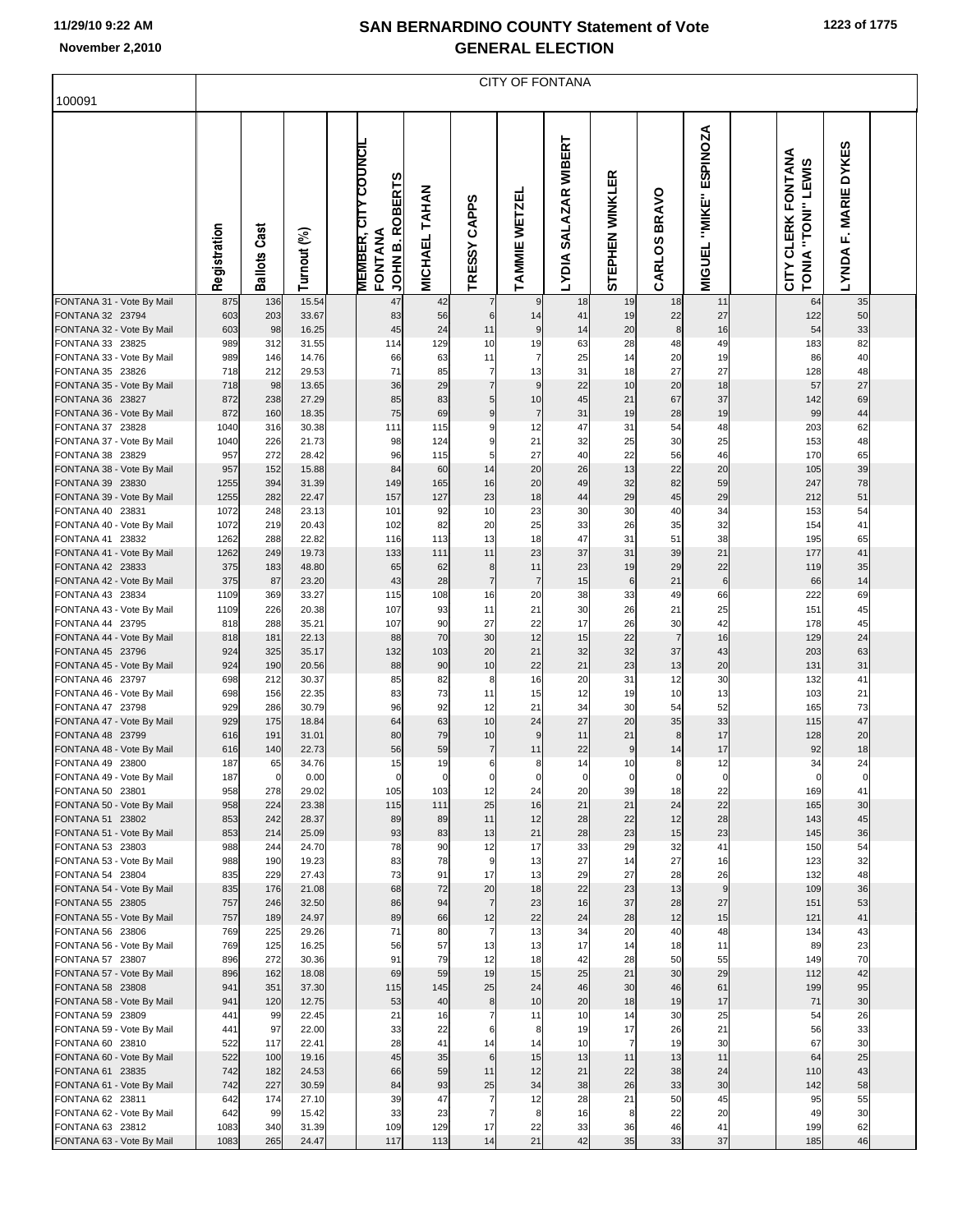| 100091                                               |                         |                            |                |                                        |                          |                                |                      |                               | <b>CITY OF FONTANA</b>                               |                               |                            |                                            |                                          |                                                    |  |
|------------------------------------------------------|-------------------------|----------------------------|----------------|----------------------------------------|--------------------------|--------------------------------|----------------------|-------------------------------|------------------------------------------------------|-------------------------------|----------------------------|--------------------------------------------|------------------------------------------|----------------------------------------------------|--|
|                                                      | Registration            | <b>Ballots Cast</b>        | Turnout (%)    | <b>MEMBER, CITY COUNCIL</b><br>FONTANA | JOHN B. ROBERTS          | <b>TAHAN</b><br><b>MICHAEL</b> | TRESSY CAPPS         | TAMMIE WETZEL                 | SALAZAR WIBERT<br><b>TADIV</b>                       | EŔ<br>STEPHEN WINKL           | <b>BRAVO</b><br>CARLOS     | <b>ESPINOZA</b><br>"MIKE"<br><b>MIGUEL</b> | CITY CLERK FONTANA<br>TONIA "TONI" LEWIS | <b>DYKES</b><br><b>MARIE</b><br>Ē.<br><b>LYNDA</b> |  |
| FONTANA 64 23813                                     | 910<br>910              | 241<br>103                 | 26.48<br>11.32 |                                        | 76<br>38                 | 76<br>33                       | 9<br>3               | 12<br>3                       | 32<br>19                                             | 39<br>15                      | 38<br>20                   | 43<br>25                                   | 123                                      | 73<br>24                                           |  |
| FONTANA 64 - Vote By Mail<br>FONTANA 65 23836        | 1064                    | 280                        | 26.32          |                                        | 86                       | 95                             | 17                   | 15                            | 44                                                   | 23                            | 59                         | 47                                         | 63<br>156                                | 73                                                 |  |
| FONTANA 65 - Vote By Mail                            | 1064                    | 175                        | 16.45          |                                        | 81                       | 71                             | $\overline{7}$       | 21                            | 27                                                   | 20                            | 24                         | 28                                         | 116                                      | 38                                                 |  |
| FONTANA 66 23837                                     | 857                     | 246                        | 28.70          |                                        | 70                       | 79                             | 10                   | 14                            | 30                                                   | 22                            | 48                         | 63                                         | 134                                      | 73                                                 |  |
| FONTANA 66 - Vote By Mail                            | 857                     | 112                        | 13.07          |                                        | 47                       | 41                             | 13                   | 11                            | 20                                                   | 20                            | 12                         | 15                                         | 69                                       | 34                                                 |  |
| FONTANA 67 23838                                     | 781                     | 141                        | 18.05          |                                        | 42                       | 41                             | 5                    | $\overline{7}$                | 23                                                   | 19                            | 33                         | 30                                         | 84                                       | 31                                                 |  |
| FONTANA 67 - Vote By Mail                            | 781                     | 127                        | 16.26          |                                        | 60                       | 41                             | 5                    | 12                            | 27                                                   | 20                            | 13                         | 14                                         | 70                                       | 44                                                 |  |
| FONTANA 68 23839<br>FONTANA 68 - Vote By Mail        | 926                     | 249                        | 26.89          |                                        | 85                       | 69                             | 9                    | 18                            | 33<br>20                                             | 34<br>27                      | 48<br>25                   | 41<br>33                                   | 142                                      | 60                                                 |  |
| FONTANA 69 23840                                     | 926<br>594              | 156<br>180                 | 16.85<br>30.30 |                                        | 60<br>43                 | 58<br>51                       | 8<br>14              | 14<br>17                      | 24                                                   | 14                            | 28                         | 31                                         | 105<br>106                               | 35<br>47                                           |  |
| FONTANA 69 - Vote By Mail                            | 594                     | 126                        | 21.21          |                                        | 58                       | 39                             | 15                   | 13                            | 20                                                   | 21                            | 15                         | 5                                          | 80                                       | 33                                                 |  |
| FONTANA 71 23814                                     | $\Omega$                | $\mathbf 0$                | 0.00           |                                        | $\Omega$                 | $\Omega$                       | $\Omega$             | $\mathbf 0$                   | $\mathbf 0$                                          | $\overline{0}$                | $\mathbf 0$                | $\mathbf 0$                                | $\epsilon$                               | $\Omega$                                           |  |
| FONTANA 71 - Vote By Mail                            | $\Omega$                | $\overline{0}$             | 0.00           |                                        | $\Omega$                 | $\Omega$                       |                      | $\mathbf 0$                   | $\mathbf 0$                                          | $\mathbf 0$                   | $\mathbf 0$                | $\Omega$                                   | $\mathsf{C}$                             |                                                    |  |
| FONTANA 75 23841                                     | 663                     | 198                        | 29.86          |                                        | 70                       | 73                             |                      | 9                             | 22                                                   | 16                            | 30                         | 26                                         | 120                                      | 38                                                 |  |
| FONTANA 75 - Vote By Mail                            | 663                     | 122                        | 18.40          |                                        | 53                       | 49                             |                      | 11                            | 23                                                   | 7                             | 18                         | 16                                         | 91                                       | 20                                                 |  |
| FONTANA 76 23815                                     |                         | $\mathbf 0$<br>$\mathbf 0$ | 0.00<br>0.00   |                                        | $\Omega$<br>$\Omega$     | $\mathbf 0$<br>$\Omega$        |                      | $\mathbf 0$<br>$\mathbf 0$    | $\Omega$                                             | $\Omega$<br>O                 | $\Omega$<br>$\Omega$       | $\Omega$<br>$\Omega$                       |                                          |                                                    |  |
| FONTANA 76 - Vote By Mail<br>FONTANA 79 23816        | 87                      | 53                         | 60.92          |                                        | 21                       | 28                             | $\Omega$             | $\mathbf 0$                   |                                                      |                               | 6                          | $\overline{7}$                             | 32                                       |                                                    |  |
| FONTANA 79 - Vote By Mail                            | 87                      | $\mathbf 0$                | 0.00           |                                        | $\bf{0}$                 | $\overline{0}$                 | $\mathbf 0$          |                               | 0                                                    |                               |                            | $\mathbf 0$                                | $\Omega$                                 | 0                                                  |  |
| FONTANA 80 23842                                     | $\overline{7}$          | $\overline{c}$             | 28.57          |                                        |                          |                                | ***********          |                               | <b>Insufficient Turnout to Protect Voter Privacy</b> |                               |                            |                                            | *********                                |                                                    |  |
| FONTANA 80 - Vote By Mail                            |                         | $\Omega$                   | 0.00           |                                        | $\mathbf 0$              | $\mathbf 0$                    | $\Omega$             | $\mathbf 0$                   | $\Omega$                                             | 0                             | $\Omega$                   |                                            | 0                                        | $\mathbf 0$                                        |  |
| FONTANA 82 23817                                     | 789                     | 231                        | 29.28          |                                        | 80                       | 67                             | 10                   | 20                            | 38                                                   | 26                            | 45                         | 49                                         | 130                                      | 63                                                 |  |
| FONTANA 82 - Vote By Mail                            | 789                     | 132                        | 16.73          |                                        | 51                       | 34                             | 9                    | 18                            | 20                                                   | 17                            | 20                         | 21                                         | 81                                       | 39                                                 |  |
| FONTANA 83 23818<br>FONTANA 83 - Vote By Mail        | $\mathbf 0$<br>$\Omega$ | $\mathbf 0$<br>$\mathbf 0$ | 0.00<br>0.00   |                                        | $\mathbf{0}$<br>$\Omega$ | $\Omega$<br>$\Omega$           | $\Omega$<br>$\Omega$ | $\overline{0}$<br>$\mathbf 0$ | $\mathbf 0$<br>$\mathbf 0$                           | $\overline{0}$<br>$\mathbf 0$ | $\mathbf 0$<br>$\mathbf 0$ | $\mathbf 0$<br>$\mathbf 0$                 | $\mathbf 0$<br>$\epsilon$                | $\Omega$                                           |  |
| FONTANA 85 23819                                     | 372                     | 147                        | 39.52          |                                        | 46                       | 54                             | 5                    | 6                             | 22                                                   | 15                            | 12                         | $\overline{7}$                             | 77                                       | 22                                                 |  |
| FONTANA 85 - Vote By Mail                            | 372                     | 71                         | 19.09          |                                        | 21                       | 32                             | 6                    | 11                            | 9                                                    | 14                            | 3                          | $\overline{7}$                             | 48                                       | 14                                                 |  |
| FONTANA 87 23820                                     | 354                     | 105                        | 29.66          |                                        | 31                       | 38                             | 5                    | 8 <sup>1</sup>                | 18                                                   | 4                             | 14                         | 8                                          | 52                                       | 24                                                 |  |
| FONTANA 87 - Vote By Mail                            | 354                     | 56                         | 15.82          |                                        | 23                       | 17                             | 5                    | $\overline{4}$                |                                                      | 8                             | 5                          | 8                                          | 30                                       |                                                    |  |
| FONTANA 88 23843                                     |                         | $\mathbf 0$                | 0.00           |                                        | $\Omega$                 | $\mathbf 0$                    | $\Omega$             | $\overline{0}$                | $\mathbf 0$                                          | $\mathbf{0}$                  | $\Omega$                   | $\mathbf 0$                                | $\epsilon$                               |                                                    |  |
| FONTANA 88 - Vote By Mail<br>FONTANA 90 23844        | 410                     | $\mathbf 0$<br>93          | 0.00<br>22.68  |                                        | $\Omega$<br>29           | $\Omega$<br>33                 | 0<br>2               | $\mathbf 0$<br>8              | $\Omega$<br>17                                       | $\Omega$<br>14                | $\Omega$<br>15             | $\Omega$<br>10                             | 55                                       | 26                                                 |  |
| FONTANA 90 - Vote By Mail                            | 410                     | 56                         | 13.66          |                                        | 25                       | 24                             | 1                    | 6                             | 6                                                    | 8                             | 9                          | 7                                          | 29                                       | 22                                                 |  |
| FONTANA 91 23845                                     |                         |                            | 00.00          |                                        |                          |                                |                      |                               | <b>Insurficient Turnout to Protect Voter Privacy</b> |                               |                            |                                            |                                          |                                                    |  |
| FONTANA 91 - Vote By Mail                            |                         | $\mathbf 0$                | 0.00           |                                        | 0                        | $\Omega$                       | $\Omega$             | $\mathbf{0}$                  | $\mathbf{0}$                                         | $\overline{0}$                | 0                          |                                            | $\mathbf 0$                              | 0                                                  |  |
| FONTANA 93 23821                                     | 25                      | 16                         | 64.00          |                                        | $\overline{7}$           | 3                              |                      | $\overline{0}$                |                                                      | 0                             |                            |                                            |                                          |                                                    |  |
| FONTANA 93 - Vote By Mail                            | 25                      | $\mathbf 0$                | 0.00           |                                        | $\mathbf 0$              | $\Omega$                       | $\Omega$             | $\Omega$                      | $\mathbf{0}$                                         | $\mathbf{0}$                  | $\mathbf{0}$               | $\mathbf{0}$                               | $\epsilon$                               | $\mathbf 0$                                        |  |
| FONTANA 94 23822<br>FONTANA 94 - Vote By Mail        | 921<br>921              | 267<br>112                 | 28.99<br>12.16 |                                        | 89<br>39                 | 107<br>35                      | 8                    | 17<br>18                      | 57<br>25                                             | 17<br>24                      | 46<br>18                   | 34<br>13                                   | 157<br>74                                | 69<br>30                                           |  |
| FONTANA 95 23823                                     | 938                     | 228                        | 24.31          |                                        | 68                       | 90                             |                      | 14                            | 39                                                   | 16                            | 41                         | 28                                         | 142                                      | 49                                                 |  |
| FONTANA 95 - Vote By Mail                            | 938                     | 161                        | 17.16          |                                        | 75                       | 69                             | 12                   | 12                            | 23                                                   | 12                            | 14                         | 18                                         | 100                                      | 29                                                 |  |
| FONTANA 96 23824<br>FONTANA 96 - Vote By Mail        | 821<br>821              | 187<br>158                 | 22.78<br>19.24 |                                        | 67<br>75                 | 79<br>73                       | 10<br>8              | 20<br>11                      | 17<br>29                                             | 26<br>19                      | 18<br>11                   | 21<br>14                                   | 121<br>109                               | 39<br>23                                           |  |
| <b>Precinct Totals</b>                               | 65555                   | 19585                      | 29.88          |                                        | 6780                     | 6759                           | 922                  | 1399                          | 2521                                                 | 1981                          | 2749                       | 2930                                       | 11599                                    | 4373                                               |  |
| Vote By Mail Totals                                  | 65555                   | 12195                      | 18.60          |                                        | 5396                     | 4777                           | 828                  | 1108                          | 1814                                                 | 1489                          | 1491                       | 1453                                       | 7879                                     | 2613                                               |  |
| <b>Grand Totals</b>                                  | 65555                   | 31780                      | 48.48          |                                        | 12176                    | 11536                          | 1750                 | 2507                          | 4335                                                 | 3470                          | 4240                       | 4383                                       | 19478                                    | 6986                                               |  |
| San Bernardino County                                | 65555                   | 31780                      | 48.48          |                                        | 12176                    | 11536                          | 1750                 | 2507                          | 4335                                                 | 3470                          | 4240                       | 4383                                       | 19478                                    | 6986                                               |  |
| State Bd of Equal 2<br>State Bd of Equal 3           | 64660<br>895            | 31260<br>520               | 48.35<br>58.10 |                                        | 11964<br>212             | 11348<br>188                   | 1689<br>61           | 2474<br>33                    | 4287<br>48                                           | 3420<br>50                    | 4209<br>31                 | 4339<br>44                                 | 19193<br>285                             | 6898<br>88                                         |  |
| Congressional District 26                            |                         | $\Omega$                   | 0.00           |                                        | $\Omega$                 | $\mathsf{C}$                   | $\Omega$             | $\mathbf 0$                   | $\mathbf 0$                                          | $\mathbf 0$                   | 0                          | $\Omega$                                   |                                          |                                                    |  |
| <b>Congressional District 43</b>                     | 65555                   | 31780                      | 48.48          |                                        | 12176                    | 11536                          | 1750                 | 2507                          | 4335                                                 | 3470                          | 4240                       | 4383                                       | 19478                                    | 6986                                               |  |
| Senate District 31                                   | 215                     | 109                        | 50.70          |                                        | 54                       | 47                             | 12                   | $\overline{7}$                | 14                                                   | 14                            | 1                          |                                            | 62                                       | 22                                                 |  |
| Senate District 32                                   | 65340                   | 31671                      | 48.47          |                                        | 12122                    | 11489                          | 1738                 | 2500                          | 4321                                                 | 3456                          | 4239                       | 4376                                       | 19416                                    | 6964                                               |  |
| Assembly District 62                                 | 49642                   | 23416                      | 47.17          |                                        | 8677                     | 8400                           | 1182                 | 1808                          | 3467                                                 | 2510                          | 3582                       | 3497                                       | 14256                                    | 5524                                               |  |
| Assembly District 63                                 | 15913                   | 8364                       | 52.56          |                                        | 3499                     | 3136                           | 568                  | 699                           | 868<br>3228                                          | 960                           | 658                        | 886                                        | 5222                                     | 1462                                               |  |
| Supervisorial District 2<br>Supervisorial District 5 | 49857<br>15698          | 24427<br>7353              | 48.99<br>46.84 |                                        | 9293<br>2883             | 8767<br>2769                   | 1379<br>371          | 1952<br>555                   | 1107                                                 | 2693<br>777                   | 3008<br>1232               | 3319<br>1064                               | 14846<br>4632                            | 5290<br>1696                                       |  |